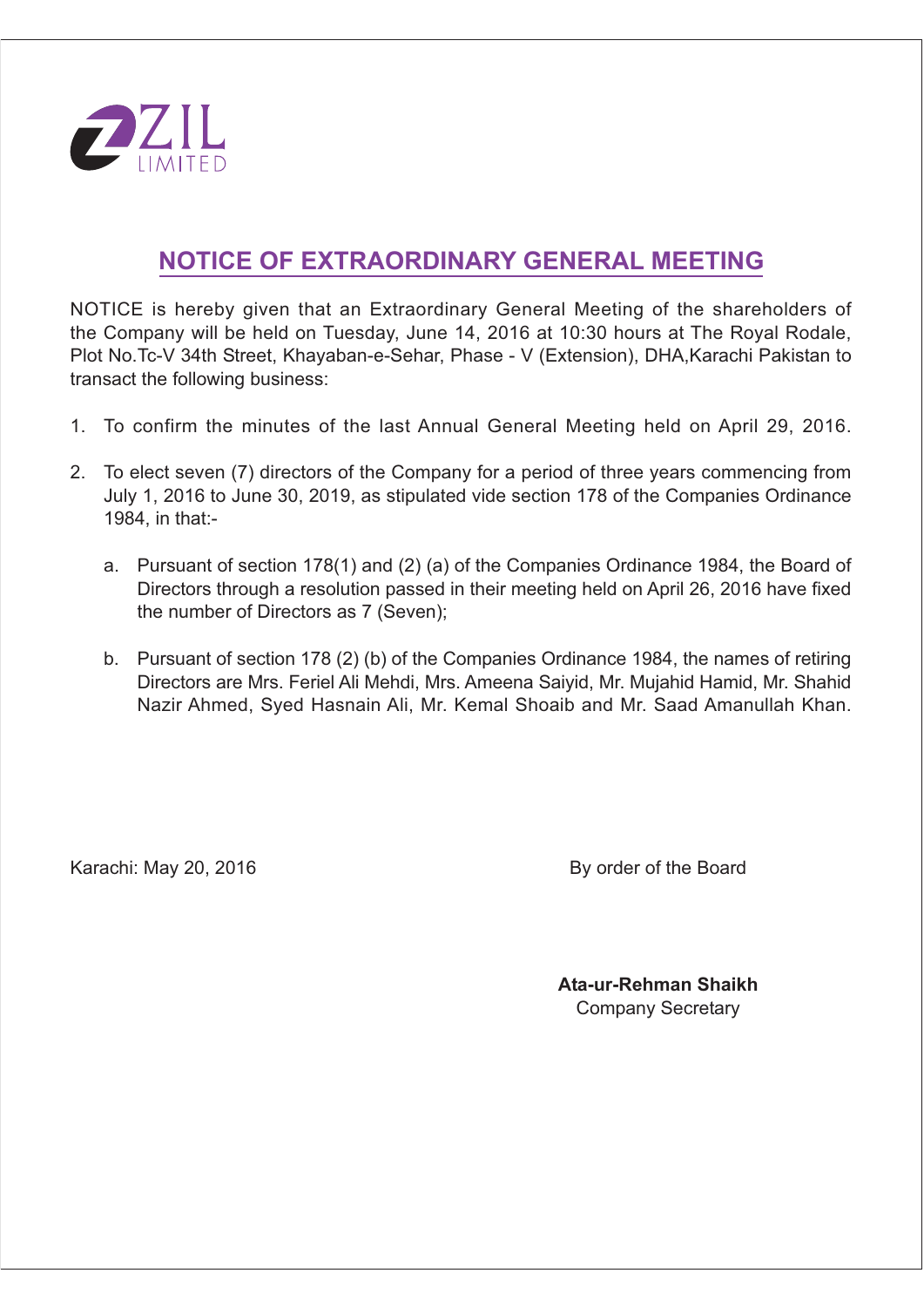

## Notes:

- 1. As required under section 178 (3) of the Companies Ordinance 1984, any member who seeks to contest the election of the office of Directors of the Company shall, whether he/she is a retiring Director or otherwise, should file with the company at its registered office, not later than 14 (fourteen) days before the date of the meeting at which elections are to be held. a notice of his/her intention to offer himself/herself for election as director of the Company together with:
	- a. Consent to act as director in Form-28, duly completed, as required under section 184(1) of the Companies Ordinance 1984;
	- b. Detailed profile alongwith office address for placement on to the Company's website seven days prior to the date of election in terms of SRO 634(1)/2014 of 10th July, 2014 clause E (ii) sub clause (b).
	- c. Declaration in respect of being compliant with the requirements of the Code of Corporate Governance 2012 and eligibility criteria as set out in the Companies Ordinance, 1984 to act as director of the listed companies.
	- d. Any such member may, at any time before the holding of election, withdraw aforementioned such notice.
- 2. The share transfer Books of the Company will remain closed from June 8, 2016 to June 14, 2016 (both days inclusive).
- 3. A member entitled to attend and vote at the general meeting is entitled to appoint another person as proxy to attend and vote in his/her place, in the case of corporate entity, the Board of Directors' resolution/power of attorney with specimen signature of the nominee shall be produced at the time of the meeting. Proxies in order to be effective must be received at the registered office of the Company not less than forty-eight hours before the time of the meeting.
- 4. Members are requested to submit their copies of CNIC and notify any change in their address immediately to the Share Registrars of the Company, M/s THK Associates (Pvt) Ltd., Second Floor, State Life Building - 3, Dr. Ziauddin Ahmed Road, Karachi 75530.
- 5. CDC Account Holders will further have to follow the quidelines laid down by the SECP contained in Circular No. 1 of 2000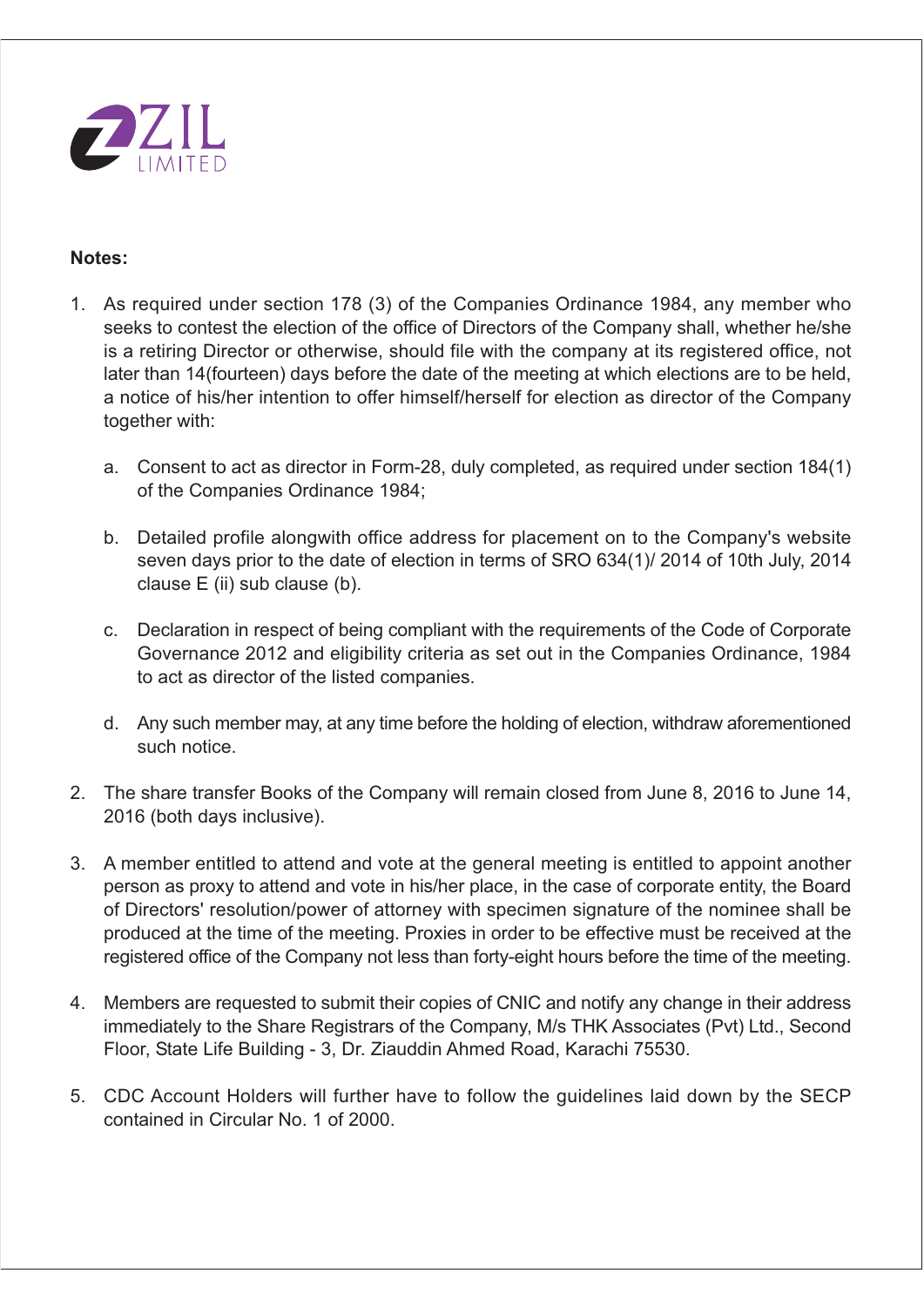

# **FORM OF PROXY**<br>EXTRAORDINARY GENERAL MEETING

The Company Secretary **ZIL Limited** 



| of ________________________ being a member of ZIL Limited and holding ________________       |  |
|----------------------------------------------------------------------------------------------|--|
| ordinary shares as per Share Register Folio No__________________________________ and /or CDC |  |
|                                                                                              |  |
|                                                                                              |  |
|                                                                                              |  |
| to vote for me and on my behalf at the Extraordinary General Meeting of the Company          |  |
| to be held on Tuesday June 14, 2016 at 10:30 hours at The Royal Rodale, Plot No.Tc-V,        |  |
| 34th Street, Khayaban-e-Sehar, Phase - V (Extension), DHA, Karachi, Pakistan and at          |  |
| any adjournment thereof.                                                                     |  |

#### Notes:

The instrument appointing a proxy must be received at the registered office of the Company not less than forty-eight hours before the time of the meeting.

CDC Shareholders and their Proxies are each requested to attach an attested photocopy of their CNIC or Passport with this Proxy Form before submission to the Company.

|                         |                          |                                                                                                                                                        | میں اہم                                           |
|-------------------------|--------------------------|--------------------------------------------------------------------------------------------------------------------------------------------------------|---------------------------------------------------|
|                         | __ اور ذیلی کھاتہ نمبر _ |                                                                                                                                                        |                                                   |
|                         |                          |                                                                                                                                                        | يا بصورت ديگر                                     |
|                         |                          |                                                                                                                                                        |                                                   |
|                         |                          | کواپنی جگه بروزمنگل مورحه ۱۲ جون۲۰۱۲ ویوقت ۱۰:۴۰ بج <sup>صی</sup> ح بهقام:رائل روڈال، پل <sub>ا</sub> ٹ نمبر ۳۴،TV-C اسٹریٹ،خیابان <i>تحر</i> ، فیز-۷، |                                                   |
|                         |                          | ا <sup>يجەمٹ</sup> ىنىش، ڈى انچ اے،كراچى، پاكستان میں منعقد ياملتوى ہونے والےغیر معمولى احلاس میں رائے د ہندگى كىليئےنمائندہ مقرركر تا/كرتى ہوں۔       |                                                   |
|                         |                          |                                                                                                                                                        |                                                   |
|                         |                          | 1- پراکسیز کےموثر ہونے کیلئےلازم ہےکہ دہ احلاس سے 48 گھنٹہ قبل کمپنی کےرجسٹر ڈ آفس کوموصول ہوں۔                                                        |                                                   |
|                         |                          | 2-  سى ڈى سىنمائىدە(Member)اورائلىمقرركردەنمائىدە سےگزارش ہے كەدەنضدىق شدەشناختى كارڈ پاياسپورٹاس پراسى فارم كے ہمراہ كمپنى كوجىع كرائىيں .            |                                                   |
|                         |                          |                                                                                                                                                        |                                                   |
|                         |                          |                                                                                                                                                        |                                                   |
| Signature:              |                          | دتتخط:                                                                                                                                                 | Signature on<br><b>Rupees Five</b>                |
| Name:                   |                          |                                                                                                                                                        | Revenue Stamp                                     |
| Address:                |                          |                                                                                                                                                        | براہ کرم یانچ روپے مالیت کے                       |
| <b>Witnesses:</b><br>1. |                          |                                                                                                                                                        | ریونیوٹکٹ چسپاں کرکے دستخط کریں۔                  |
|                         |                          | شاختي كارڈ:<br>- 1                                                                                                                                     | The Signature should agree                        |
| CNIC or<br>Passport No. |                          | پاسپورٹ نمبر:                                                                                                                                          | with the specimen registered<br>with the Company. |

Signature of Proxy (نمائندہ کے دستخط)